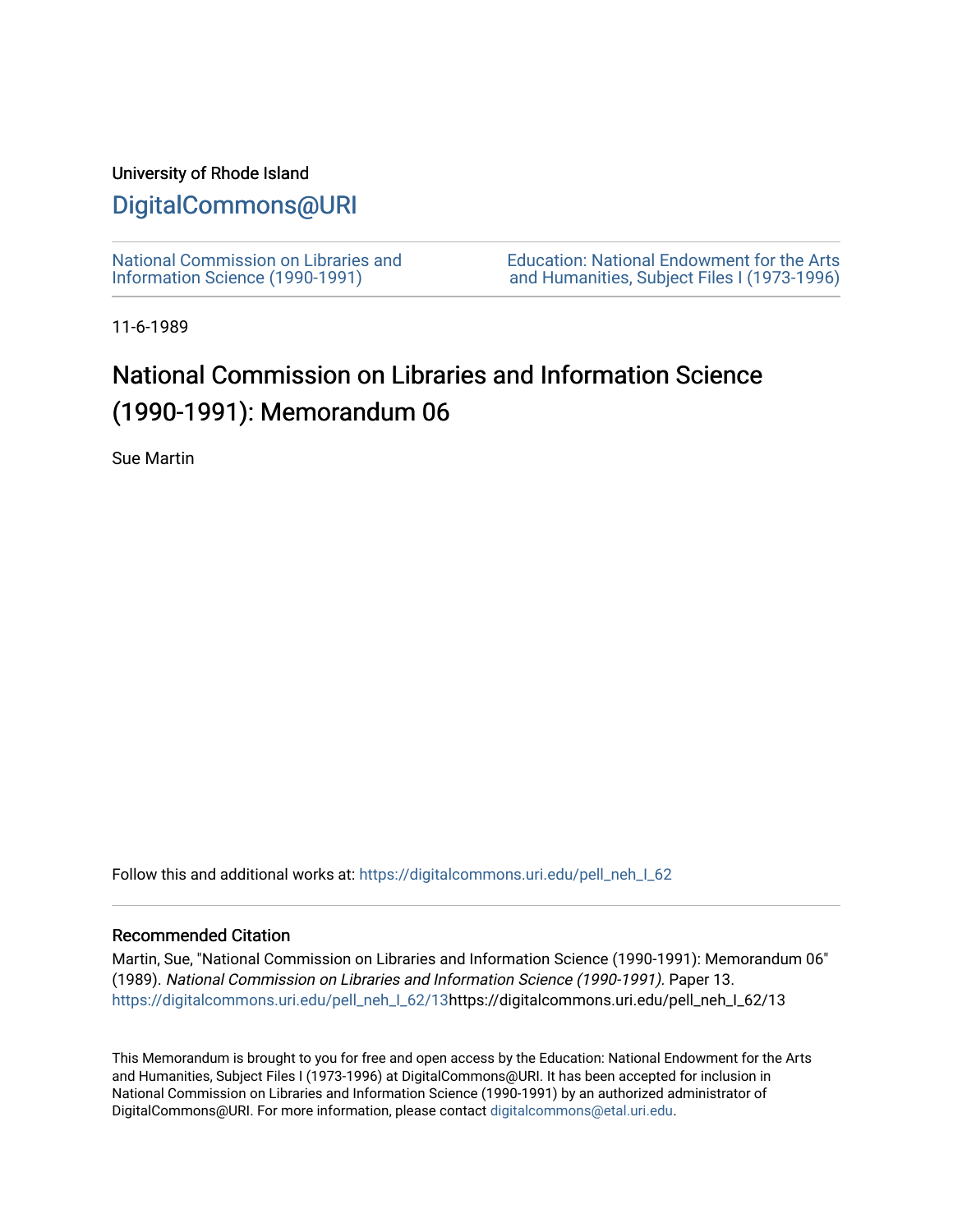

#### L'nited Srares \National Commission on Libraries and Information Science

#### 6 November 1989

To: Jerald c. Newman, Chairman Sue Martin, Executive Director.

 $\mathcal{L}_{\mathcal{A}}$  .

From:

Subject: Advisory Committee to NCLIS for the White House Conference

This memo is a confirmation and elaboration 0£ our conversation of November 2, in which I reported to you information that had<br>just come to my attention regarding the White House Conference Advisory Committee and its status as described by the Federal Advisory Committee Act. I was unable to reach you on November 3 to continue our conversation.

You are aware of the memo to Dan Carter by Mary Alice as NCLIS' Designated Federal Official to the Advisory Committee, regarding her concerns that the Advisory Committee may be operating outside its charter, and his response, which raised additional questions. Because of this increasinq confusion surroundinq the question of the Advisory Committee's WHC Executive Director Selection Subcommittee meetinq, I became very concerned, and felt that I needed hiqher level inforned advice that I could then provide to you. ·Thus, Mary llice Reszetar, Shelly Weinstein, and I met with officials at GSA and the Department of Education. (Shelly has been a consultant for NCLIS on the White House Conference since Auqust: she is an expert on the Federal Advisory Committee Act.) At GSA we talked with Charles Howton, of the Committee Manaqement Secretariat, and David Fisher, qeneral counsel. At the Department of Education, ve met with Will Haubert and Steve Winnick from the Office of the General Counsel, and Ann Bailey, who is the Department of Education's Committee Management Officer<br>(CMO). The following is a summary of the information and advice The following is a summary of the information and advice we received from these consultations so you will have soundest reading of the current situation.

We learned that we have major problems on our hands, accordinq to all interpretations. We have been advised that this. is the kind of situation that sometimes leads to public embarrassment for top-level aqencies, in this case the White House, Department of Education, GSA, and NCLIS. Basically, the law provides that NCLIS is the Federal decision-making aqency responsible for the White House Conference, and therefore is the aqency that Congress, OMB, and GSA hold accountable for the operations and manaqement of the Advisory Committee. While there are some

1

 $1111$  ISth Street, N.W., Seite 310 \;.:1shin!!tOr .. D.C. 2:•J36 (202) 254-3100 Fax: (202) 254-3) [1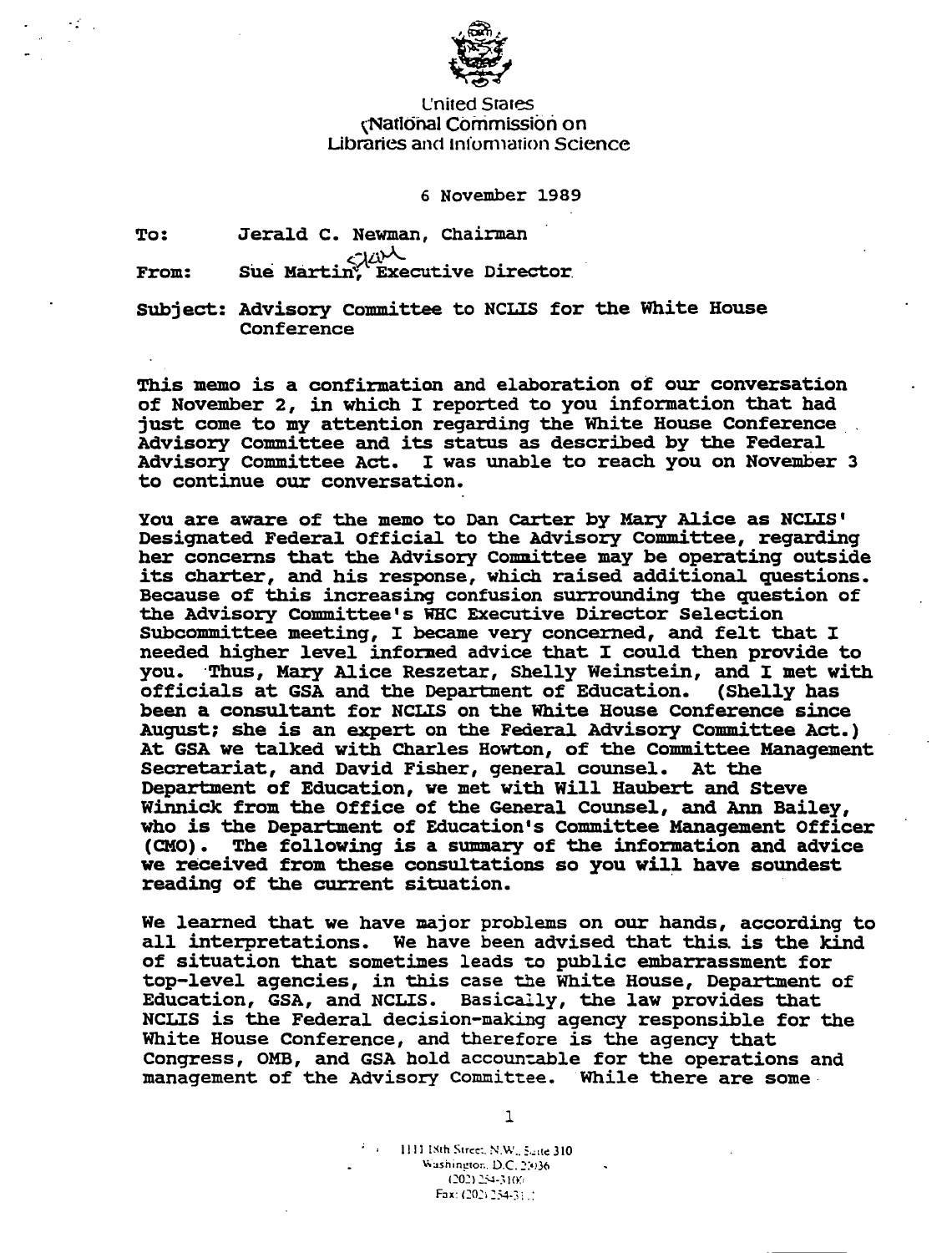'things" that NCLIS can delegate for advice and assistance, it cannot delegate its authority for conference direction;<br>procurement, contracting, personnel, and oversight responsibilities. The Advisory Committee's primary functions are just that -- advisory to the Commission. The WHCLIS law provides that the Advisory Committee is operational to the extent of selecting its own and the Conference chair, establishing subcommittees, prescribing functions for staff, and providing delegate selection guidelines to those states that elect not to<br>have pre-White House Conference activities. As Ann Bailey put it, the Advisory Committee is a committee of NCLIS, and should be supported by NCLIS staff: the White House Conference staff are in a different cateqory, and in the opinion of qeneral counsel and the committee manaqement officers, there is ambiguity about the relationship of the conference staff to the Advisory Committee. However, that staff reports directly to the Commission.

 $\mathcal{L}^{(1)}_{\mathcal{A}}$  .

Despite Dan carter's claims to the contrary in his memo to Mary Alice of October 23, the Advisory Committee is not unique among advisory committees; in fact, its structure and mandate are rather typical. Most advisory committees have some mix of advisory and operational elements in their charqe, and it is the relative weight of these elements that causes the government to determine that a committee is primarily one or the other. In the determine that a committee is primarily one or the other. case of our advisory comnittee, it has only three one-time operational mandates, and it is described therefore as beinq primarily advisory. In particular, it cannot be either one or the other, "on a case by case basis," as Dan carter sugqests. The definition of federal advisory committees is reserved to GSA, and because of the above-mentioned specifics they have defined the NCLIS Advisory Committee as primarily advisory.

Dan carter further indicated that the committee is authorized to appoint staff members. The paraqraph he referred to is confusinq, but, we were advised, must be read in the liqht of Section J(d) of the law, which states that the Commission is authorized to enqaqe personnel to assist "the Commission and the Advisory Committee" (emphasis mine). We may want further clarification from qeneral counsel, but the law's provision for the Advisory Committee chairman is focused primarily on the establishment of subcommittees, and the prescribing of tasks for the staff which have already been hired by the Commission.

In the area of fiscal authority and responsibility, Vivian Terrell advised me on November 2 that Dan carter instructed her to send a memo under her name to the Department of Education, giving him sole siqnatory authority for White House Conference financial and fiscal documents. That memo was sent on July 24, to Education's Budget Office, Payroll Office, Personnel Office, Finance Office, and the National Finance Center. Education's Budget Office refused to grant such authority. Mary Alice, who had initially been told by Dan Carter and Vivian that Dan alone

2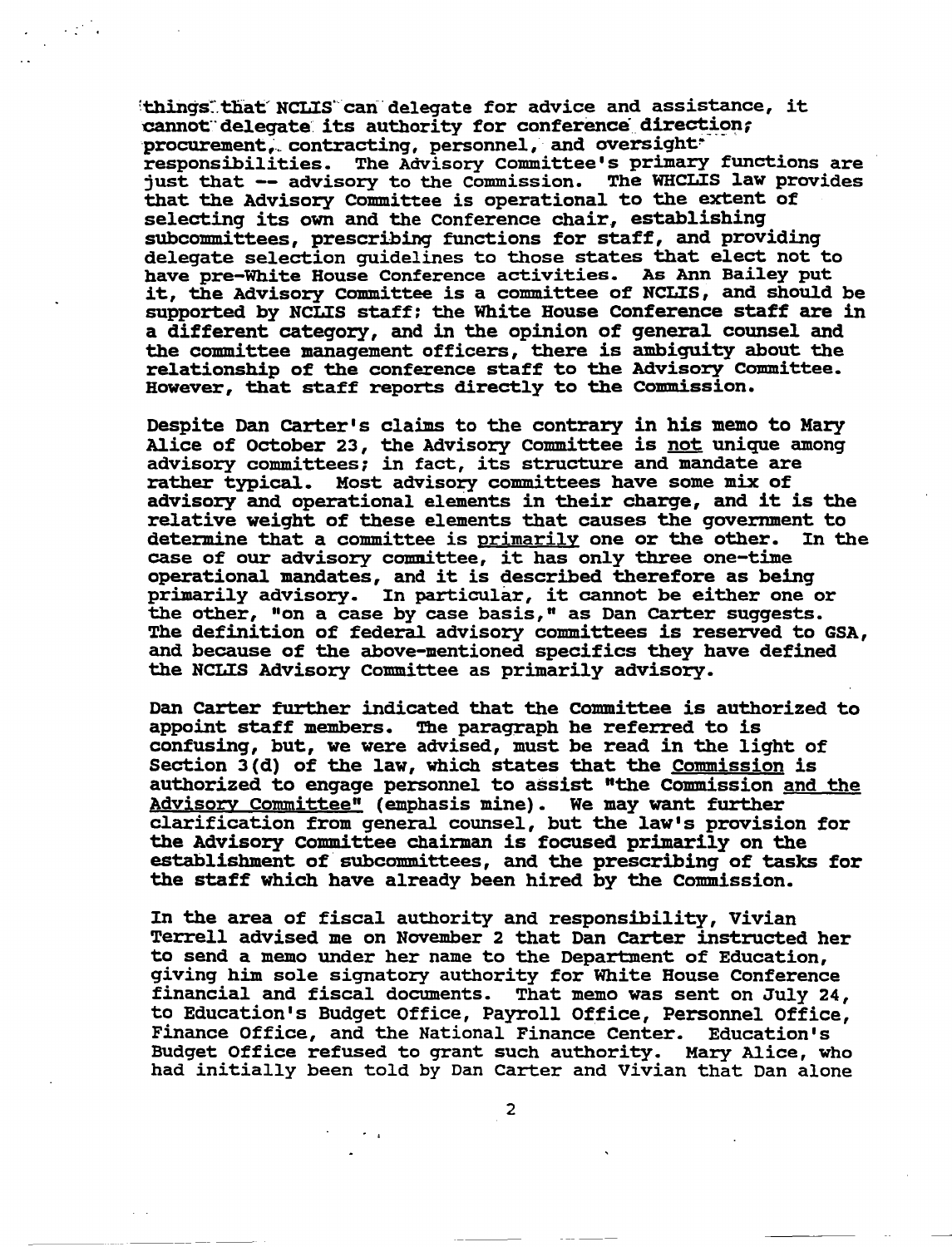would have signatory authority, was later advised by Vivian that she could also act as signatory, but she was not informed about what had transpired. I was not informed about either the request or the rejection until November 2. As a result of this intended or unintended misrepresentation, I also have been signing off on budget documents as NCLIS Executive Director, without being aware that this was the result of the Budget Office's nonacceptance of Dan carter's signature.

 $\ddotsc$  ,

Therefore, since July, almost \$250,000 in purchase orders have been signed by Dan carter, a civilian employee without properly authorized signatory authority. Such authorization is very rarely delegated by the agency head, and then only under unusual circumstances, with the written concurrence of general counsel. The Commission, and the Commissioners, are responsible and accountable for the White House Conference, operationally and fiscally. Since the Advisory Committee is primarily advisory to NCI.IS, its members cannot be given the fiscal authority reserved' to the NCLIS, a federal agency.

NCLIS is not only responsible for the funds, it is the employer of the White House Conference staff. No delegation of personnel authority from NCLIS has occurred to allow the Advisory Committee' to hire or administer staff:. if such delegation could occur, the. delegation must be voted upon by the entire Commission. interpretation is consistent with a Justice Department interpretation to NCLIS of several years ago.)

At both meetings, the counsels and committee management officers suggested that the Advisory Committee chairman is acting outside of his authority and outside the COmmittee charter; and, they stated repeatedly, needs to be "reined in" by the Commission, with the NCLIS chairman assuming the responsibility and the lead role. We were told that NCLIS is operating illegally and may be subject to leqal action; both in fiscal and personnel matters. As I mentioned earlier, we were also advised that a GAO audit of events to date would most likely prove very embarrassing to NCLIS and to the White House.

It was suggested that all voting Commissioners discuss this situation at a meeting, perhaps closed, and determine how they want to ensure that the operation of the Advisory Committee works smoothly and without conflicting with existing statutes, regulations, and authorities. Mary Alice, as. the Designated Federal Official, is regarded as key in this process; also, the concerned federal agencies regard the NCLIS executive director as the appropriate federal official to be the committee Management Officer, and further advise that it is not possible for the NCLIS executive director to be separated from the WHCLIS process. Specifically, WHCLIS is an NCLIS function, and the senior federal employee of NCLIS has specific responsibilities for which I am accountable as c.M.O.

3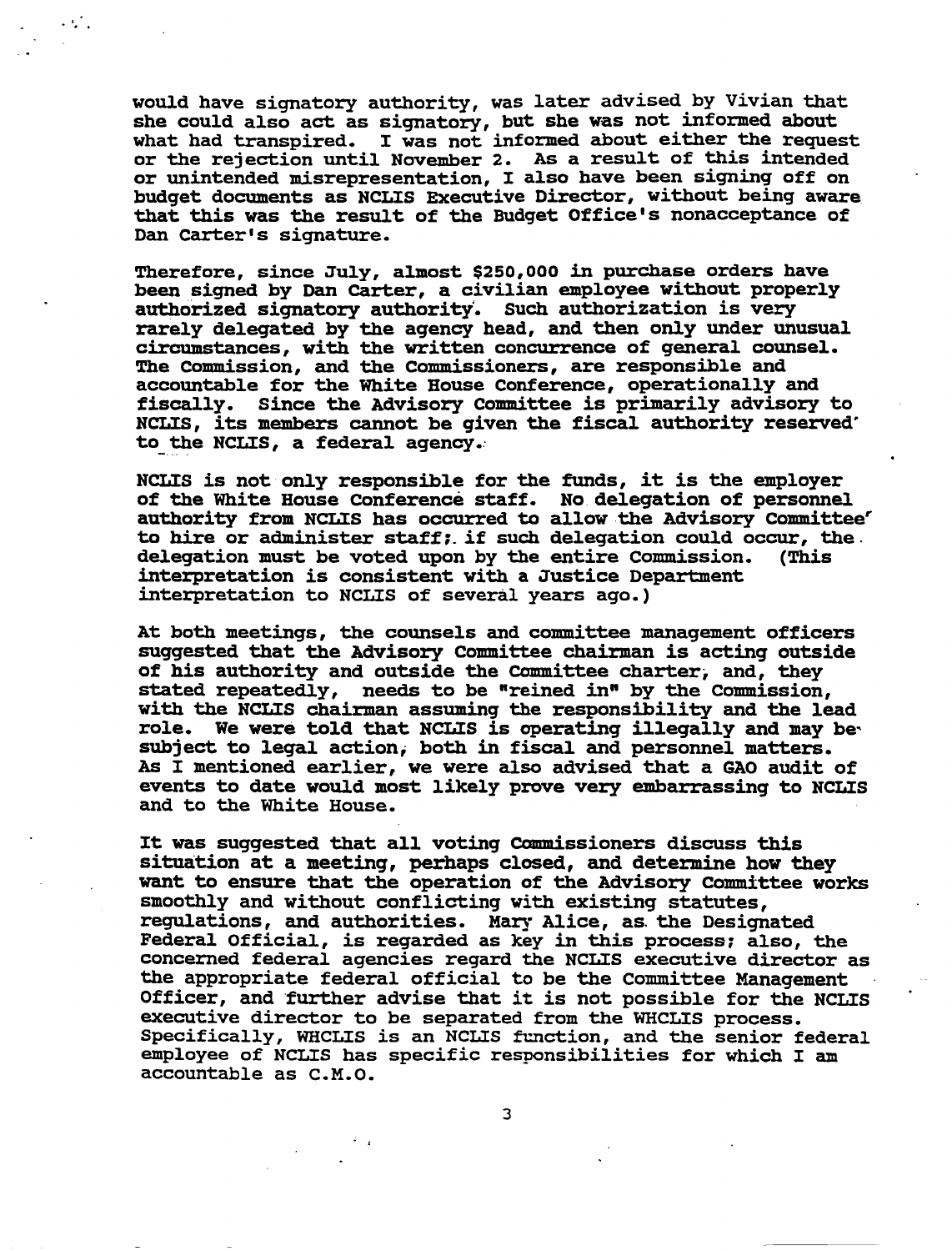Durinq the meetinq, the Education qeneral counsel brouqht to our attention an issue which is of serious concern to them. As you will recall, at the April Advisory Committee meeting, the members of that committee were urqed to *qo* home and lobby their Conqressmen for funds for the conference. This is in the minutes of that meeting, which Dan carter had sent to Education. As we are now aware, it is against the law for either £ull or special federal employees to lobby Conqress. The qeneral counsel at Education brought this to Dan carter's attention, and told him that some action would have to be taken to ensure that the record show that the misguided lobbying action has since been terminated: specifically, they asked carter to consult with the Office of Government Ethics. According to general counsel, Dan carter later informed counsel that there was no need to do so, because, as far as he was concerned the matter was resolved, and there was no problem. General counsel was concerned that their<br>advice was not being heeded. They are not satisfied with advice was not being heeded. carter's response to their perception of an infraction of ethics rules: they had assumed that carter had brought the matter to the attention of the commission. As a result, the General Counsel is preparing to bring this matter to the attention to the Office of Government Ethics and the Commission. NCLIS, as the parent body, is responsible.

 $\cdot$  .

I am suggesting action in several areas for your consideration:

- 1) I am enclosinq a draft memo to Dan carter from Mary Alice, responding to his most recent memo about the Advisory Committee• ·s · WHC Executive Director Selection committee meeting. Counsel at both GSA and Education have seen this draft, and concur that it be sent. I do not want to send it without your prior knowledge and approval. Please read it<br>and let me know your response as quickly as possible. There and let me know your response as quickly as possible. are some additional important issues which impact on the selection process that are more detailed, and that we can talk about when we meet.
- 2) You and I need to work together to ensure that the NCLIS fiscal responsibility is carried out. I have written a memo to the Education offices which received Vivian Terrell's memo of July 24 requesting signatory authority for carter: my memo rescinds that order and requests, until further notice, signatory authority be reinstated as it existed prior to this unfortunate incident, i.e. for myself and Mary Alice. I will also need to talk with you about the appropriate way to handle Vivian's response to Dan carter and her actions, which were extremely serious transgressions and cannot be overlooked.
- 3) A natural outgrowth of these conversations is the need to involve the Commission completely in decisions regarding